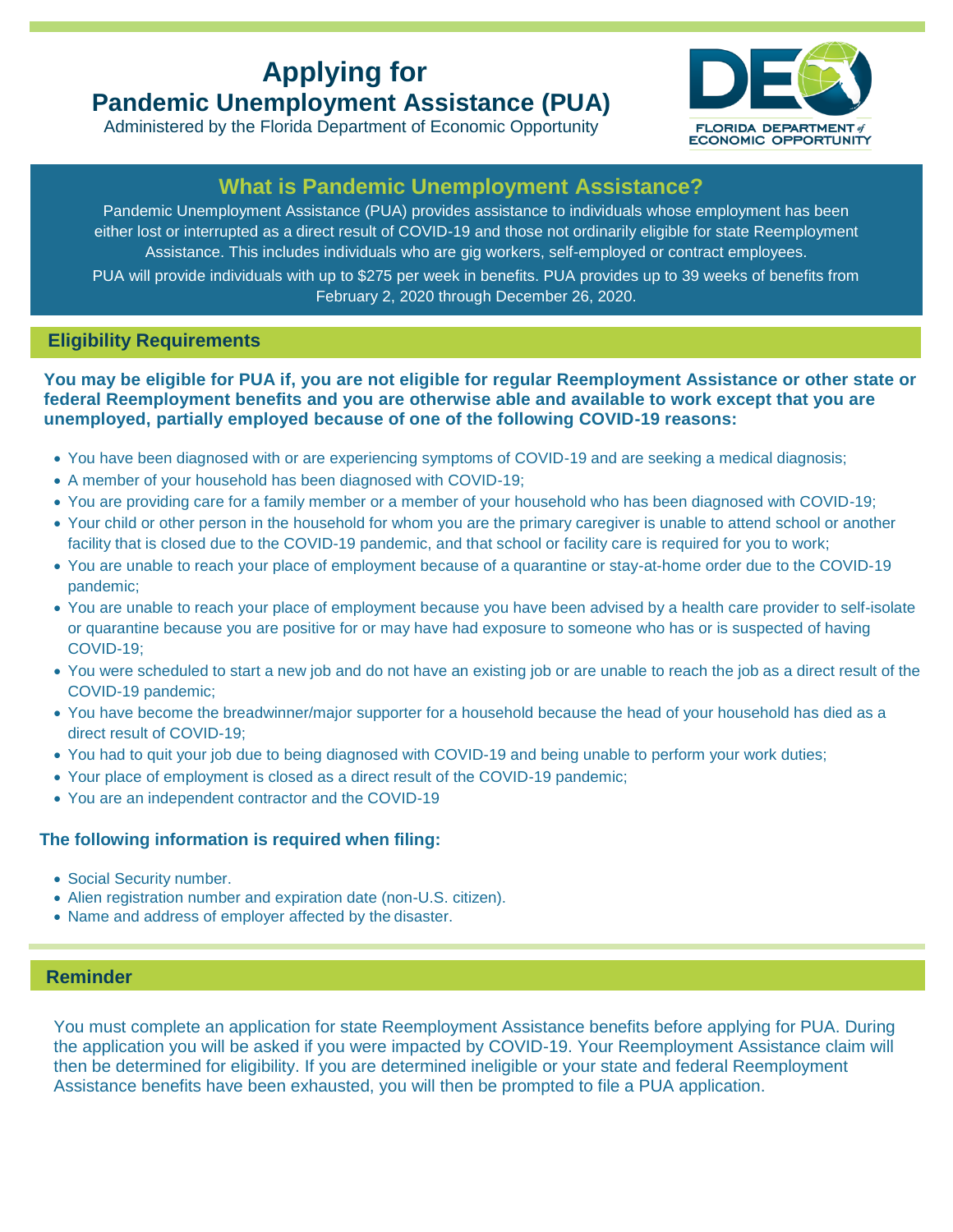

For general information about Reemployment Assistance, visit [FloridaJobs.org](http://www.floridajobs.org/) or call 1-833-FL-APPLY (1-833-352-7759). Phone hours: Mon. through Fri. 7:30 a.m. – 6:30 p.m.